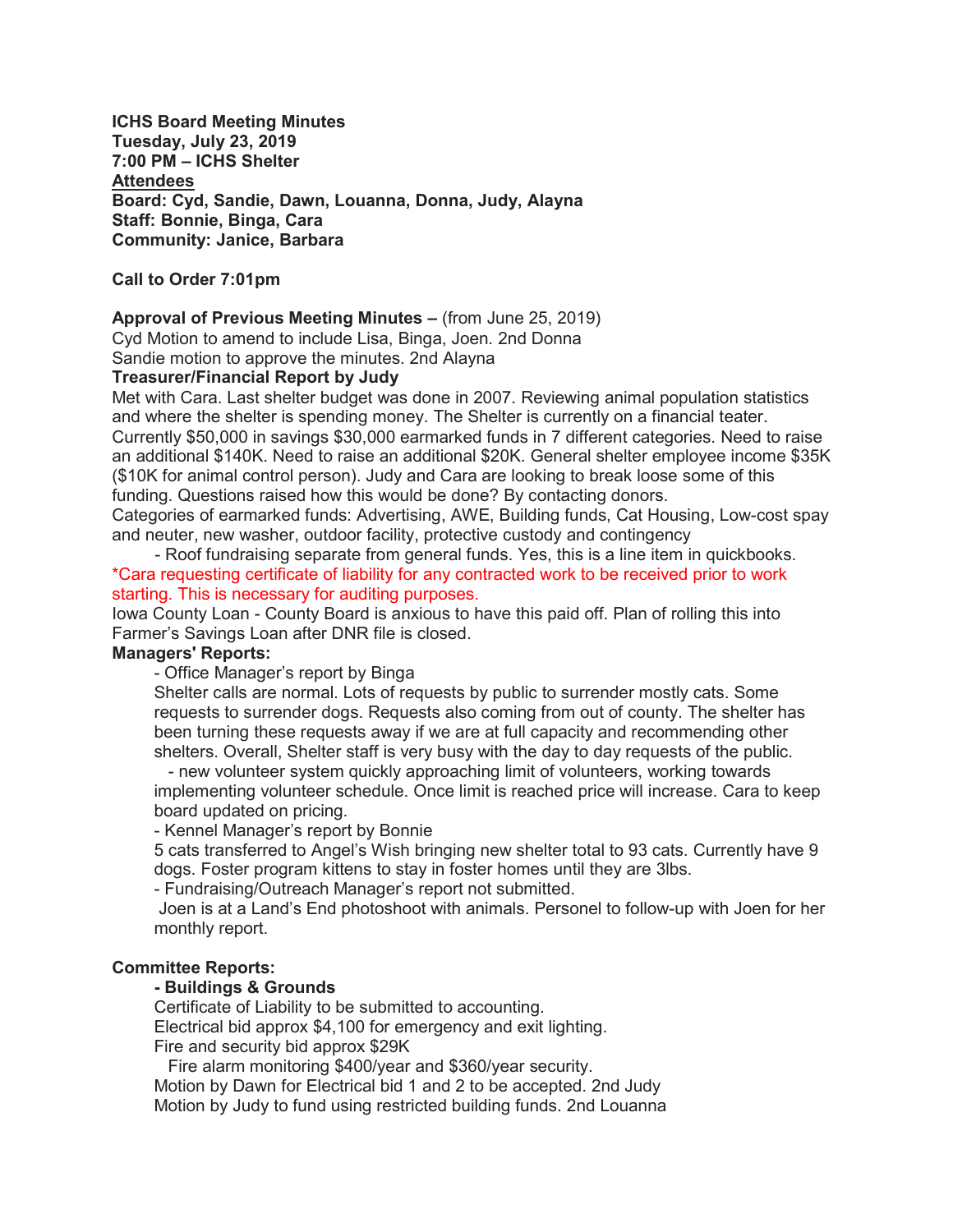Shelter Roof - Fundraising for the roof. Midwest is not aware we are actively fundraising. Additional quotes requested. Suggestions made to seek out quotes from Cleary, Pat Rogers. Morton provided quote that was significantly higher. Proposed consideration of seeking a 20-year roof loan.

Play Yards - Kittleson Landscaping has been contacted for quotes for preparation of site, pea gravel and steel barrier.

Play Yard Awnings - Ongoing

**DNR status** - John is following through with this. No updates at this time.

## - AWE Committee

Building shelves for cats. None have been completed at this time.

- Pet of the month in Chronicle

Question raised who chooses the pet of the month? AWE is to answer this at their next meeting.

(passed motion 5-28-19)

### - Website Committee

Review of existing structure. A lot of content is obsolete. Binga has found someone to do this for FREE. Motion by Judy to approve a mock-up, 2nd Dawn

## - Fundraising Committee

Shared fundraising metrics for Joen. Will send to personnel committee to review and report back.

- motion passed May 28

Donation ideas/catchphrases sent to Fundraising committee to brainstorm and report back. Raise the Roof slogan and logo created by Terri, Joen and Lisa.

### - Animal Control Officer Report

PAW patrol breaks froze. \$400 estimate for new breaks. This has been emailed to Steve Micheck at the county.

HSUS Seminar "Rethinking the Cat". Arnette and Sharron may attend for CEU credits. Agenda includes Spay and Release for cats. Baraboo seminar is in September.

# Other Issues:

- Bobbie Sue

Is not currently on the website. Current UU status on her file. Connie dog walker has been taking Bobbie Sue out on trail walks and car rides. Bobbie Sue has been going on walks with Connie leading her and Dog walker Terri leading hound Bella.

Discussion of CBD oil treatments with vet approval and dosing. Increase contacts with a variety of scenarios and people.

Motion by Judy to administer CBD oil for Bobbie Sue and encourage as many individuals as possible to work on socialization with Bobbie Sue. 2nd Donna Amended by Alayna to include evaluation at 2 weeks after CBD Oil and 1 month after CBD Oil if Bobbie Sue remains unadopted.

Motion by Dawn to place Bobbie Sue back on the website to be adopted. 2nd Judy

- Clarify procedure for funds spent without board approval

Motion by Alayna spending policy states: Staff purchases under \$500 do not need board approval, with total monthly expenditures not to exceed \$500. 2nd by Dawn.

# Public Comment:

None - Next Meeting – Tuesday, August 27, 2019 at 7:00 PM Adjournment to closed session 9:07 Motion by Lounanna, 2nd Dawn